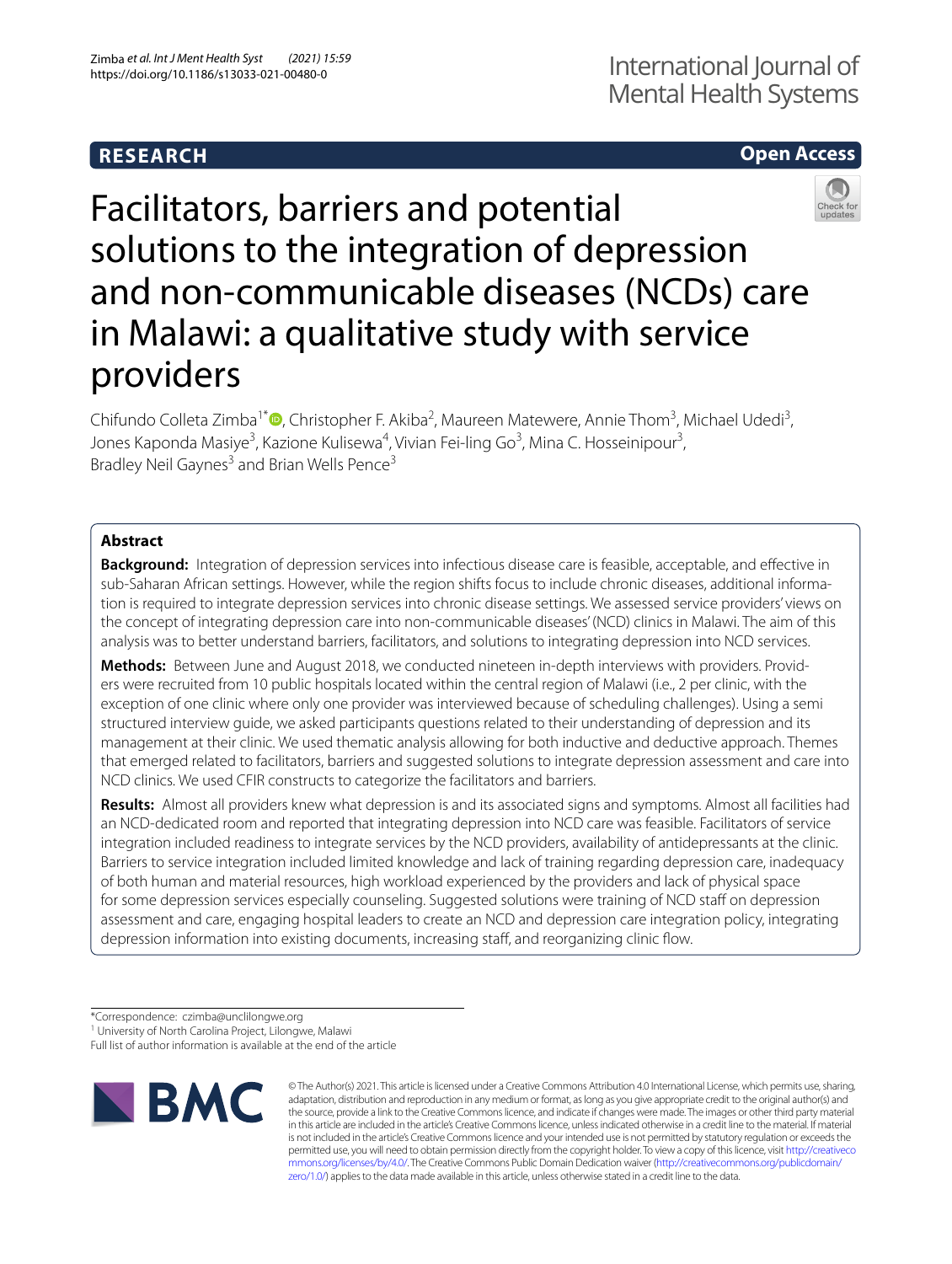**Conclusion:** Findings of this study suggest a need for innovative implementation science solutions such as reorganizing clinic fow to increase the quality and duration of the patient-provider interaction, as well as ongoing trainings and supervisions to increase clinical knowledge.

*Trial registration* This study reports fnding of part of the formative phase of "The Sub-Saharan Africa Regional Partner‑ ship (SHARP) for Mental Health Capacity Building—A Clinic-Randomized Trial of Strategies to Integrate Depression Care in Malawi" registered as NCT03711786

**Keywords:** Integration, Depression, NCD, Qualitative, Providers

# **Background**

Mental health disorders are a leading cause of death and disability worldwide. As the ffth-leading cause of disability-adjusted life years, mental illness accounts for nearly a third of years lived with disability  $[1]$  $[1]$ . This problem is especially high in low and middle-income countries (LMICs), which account for approximately three-quarters of this burden [[2\]](#page-10-1) and where depression is the most commonly presenting mental illness [\[1,](#page-10-0) [3](#page-10-2)]. Nevertheless, access to mental health treatment is strikingly low, with over three-quarters of those living with mental illness in LMICs not receiving any treatment, and an even smaller proportion receiving adequate treatment [\[4](#page-10-3)]. The main factors contributing to lack of access to mental health services in LMICs include a lack of scale-up of mental health services, inadequate mental health providers (i.e., less than two overall mental health providers and less than one psychiatrist per 100,000 population) in low income countries, and the absence of any overall policy agenda to address mental health issues all contribute to difficulties in scaling up of mental health services [\[5](#page-10-4)]. In Malawi, scale up is further challenged by the way mental health treatment is managed in relation to levels of the country's healthcare delivery system [[6\]](#page-10-5). In some parts of the country, mental health care has been integrated into primary and secondary care [\[7](#page-10-6)], however most patients with mental health problems are only able to access care at just three central hospitals where services are focused on treating the most severe mental health disorders. Reserving mental health resources for the only most severely afected creates a gap in service across lower levels of the healthcare system, potentially leaving many individuals with less severe cases of depression undiagnosed and untreated.

The mental health treatment landscape in Malawi remains similar to that of many LMICs, and calls to integrate mental health services into NCD, maternal and child healthcare, and HIV care have increased in recent years to address respective treatment gaps [[8–](#page-10-7)[10\]](#page-10-8). Such calls for mental health treatment integration often rely on "task-shifting," an evidence-based implementation strategy where primary clinicians, nurses, and community health workers are trained to screen for and treat patients for mental health disorders in addition to the provision of their routine care  $[11]$  $[11]$  $[11]$ . Recent systematic reviews of taskshifting strategies found that they are not an outright solution to workforce defciencies, and that their acceptability and feasibility are challenged by nuances across health systems [\[12\]](#page-11-1). Most commonly, barriers include self-perceived clinician competence, occupational distress, and a lack of compensation for the additional provision of integrated services  $[13]$  $[13]$ . The present manuscript further bolsters this literature by aiming to describe the barriers and facilitators to a depression-focused taskshifting implementation strategy in Malawian NCD clinics.

The need for successfully depression/NCD integrated services is particularly acute regarding NCD treatment. There is evidence that depression results in worse NCD outcomes, and patients with NCDs are more likely to be diagnosed with depression  $[8, 14]$  $[8, 14]$  $[8, 14]$  $[8, 14]$ . While integrating depression services into infectious disease care has proven feasible, acceptable, and efective in sub-Saharan African settings [\[15](#page-11-4), [16](#page-11-5)], integration of depression services in other clinical settings are difficult, even in high income countries [\[17](#page-11-6)]. Accordingly, the goal of this paper is to contribute to the literature on implementation science by describing the facilitators, barriers and potential solutions to the integration of depression and NCD care in Malawi, specifcally from the perspective of NCD providers. For the purposes of this paper, "depression care" refers to the use of a clinical tool to screen for depression (Patient Health Questionnaire-9), anti-depressant medication prescribed in accordance with an evidence-based algorithm, and an evidence-based psychosocial counseling intervention (the Friendship Bench) [[18](#page-11-7)[–20](#page-11-8)].

This study generates an additional reference point from the Malawian context into the growing literature base of barriers and facilitators to task-shifted mental health services in LMICs. The results of such studies extend beyond themselves or their immediate subsequent trials. This study, and others like it, push the felds of mental health and implementation science forward by crystalizing common challenges that impede mental health treatment integration across contexts. Higher quality implementation strategies that can address or be tailored to nuanced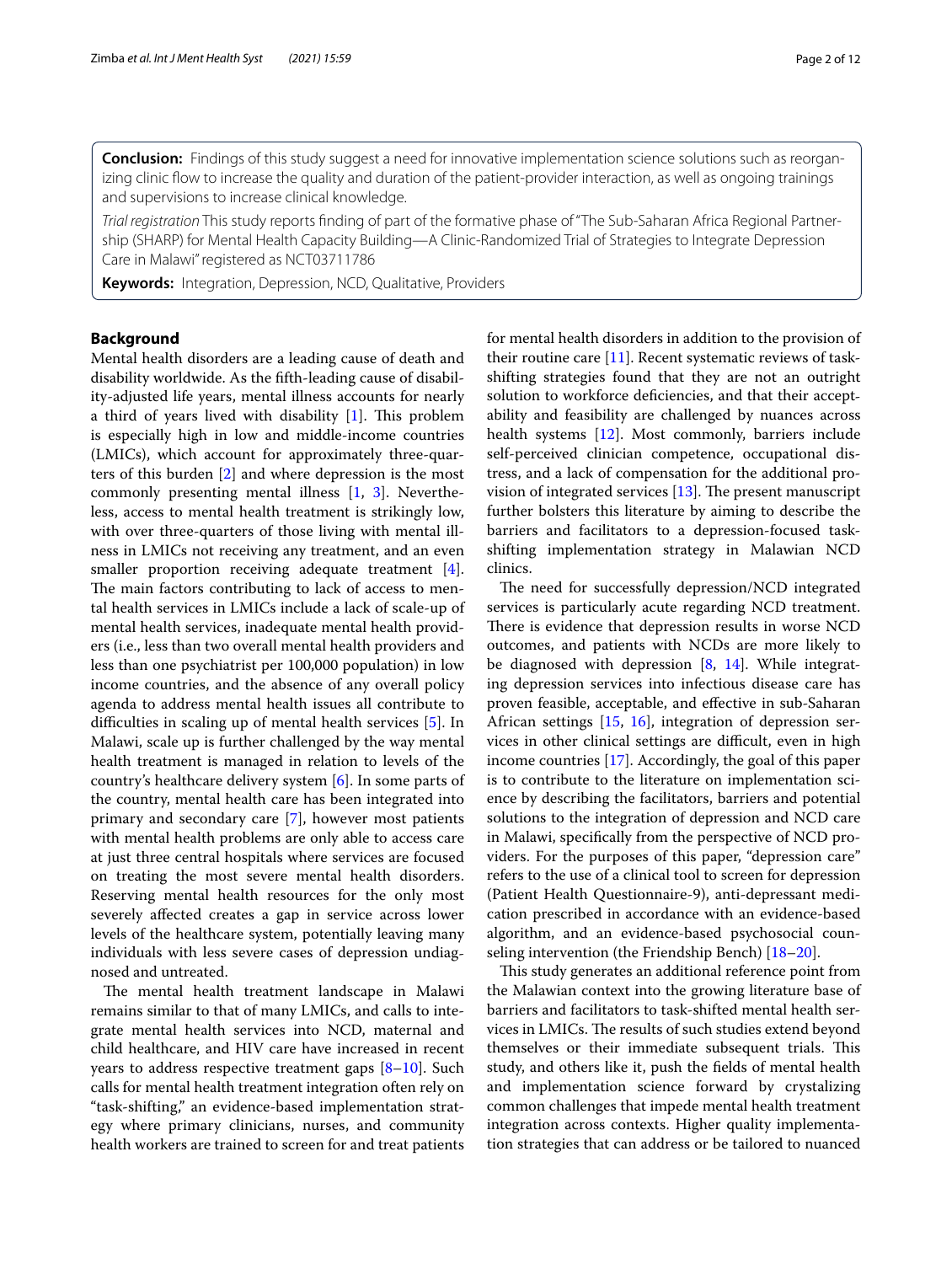barriers in LMIC healthcare systems may only come to light through the maturation of the literature base to which this paper aims to contribute.

# **Methods**

# **Design and setting**

This qualitative study was part of a formative phase of a subsequent implementation science trial testing the efficacy of two implementation strategies at integrating depression and NCD care in Malawi. This formative phase specifcally explored the possibilities of integrating depression care into NCD clinics that primarily serve patients with either hypertension or diabetes. We conducted this qualitative study in ten hospitals that were located within the Central Region of Malawi. Nine of the 10 hospitals were designated as district hospitals, and one was a community hospital. The Malawian health care delivery system is divided into three levels of care: (1) primary level that is provided in health centers and community hospitals, (2) secondary level that is provided in districts hospitals and Christin hospitals with capacity equivalent to a district hospital, and (3) tertiary level that is provided in central hospitals [\[6](#page-10-5)]. Primary care comprises of outpatient and maternity services; secondary level hospitals do provide care to patients referred from health centres and community hospitals and also serve their surrounding populations with both outpatient, maternity and services that require hospitalization. Ideally, tertiary level of care is supposed to be providing specialized health services while receiving referral s from district hospitals but in reality, they also do provide outpatient services. NCD clinics are relatively new in Malawi and have been mostly established in district and community hospitals that serve a high proportion of patients. These hospitals were all identified by the Malawi Ministry of Health (MoH) headquarters as having established NCD clinics.

#### **Data collection, management and analysis**

We used a qualitative descriptive approach in the design, data collection and analysis of this formative study  $[21, 22]$  $[21, 22]$  $[21, 22]$  $[21, 22]$ . The goal of using this qualitative descriptive approach was to come up with descriptions of barriers and facilitators, as well as their meaning [\[21](#page-11-9)], from the perspective of NCD providers regarding the efective integration of depression care into NCD care in Malawian hospitals. Between June and August 2018, we conducted 19 in-depth interviews with NCD providers at 10 Ministry of Health (MoH, government run public) hospitals in the central region of Malawi (i.e., two providers per hospital except at one hospital where we interviewed one due to scheduling problems). The interviewed providers were defned as either Clinical Directors or their designees, NCD Coordinators or their designees. The Clinical Director is a title that is given to either physicians, physician assistants/clinical officers, or nurses to lead a hospital. NCD Coordinator is a title given to either physicians, physician assistants/clinical officers, or nurses who are directly working with NCD patients and are responsible for coordination of NCD care at the designated NCD clinics. The clinical team is led by the District Medical Officer (DMO) in most district hospitals. The DMO is a physician by training. NCD clinics are stafed by general physicians, physician assistants/clinical officers and nurses who rotate throughout all units at the hospital over time. In Malawi, health care workers such as physicians, physician assistants/clinical officers and nurses are all trained as general providers in their feld but can choose to specialize in various felds such as psychiatry and become mental health specialists. There is no specialization currently for someone to become an NCD practitioner in Malawi, therefore, every nurse or clinician who works at NCD clinic is referred to as an NCD provider.

Interviews were framed by a semi-structured interview guide that was developed by members of the study team. Given the background of health worker training in Malawi, which includes some curricula regarding depression diagnosis and treatment, questions on the interview guide focused on the experiences of the NCD providers on depression management, and their perspectives on the integration of depression care into their existing NCD clinics.

While the guide did not formally ask about facilitators to integration of depression treatment into NCD care, our interview guide described the process of depression care and asked about providers' perspectives on the process. These questions and their subsequent probes naturally led to the elicitation of barriers and facilitators to the integration of depression care into their NCD clinics. Through probing, discussions during interviews regarding these topics led to identifcation of solutions to the identifed barriers.

The interview guides were translated into Chichewa by two Malawians fuent in both English and Chichewa. Chichewa is a national language of Malawi and is a local language of all respondents in this study, while English is an official language that is mostly used in schools, offices and in all official communications. While most interviews were carried out in English, the interview guide was translated to accommodate study participants who may have wished to be interviewed in Chichewa.

Senior qualitative study staff trained two bilingual Malawian research assistants to use the interview guide and to conduct interviews. Training specifcally focused on building depression and NCD knowledge, asking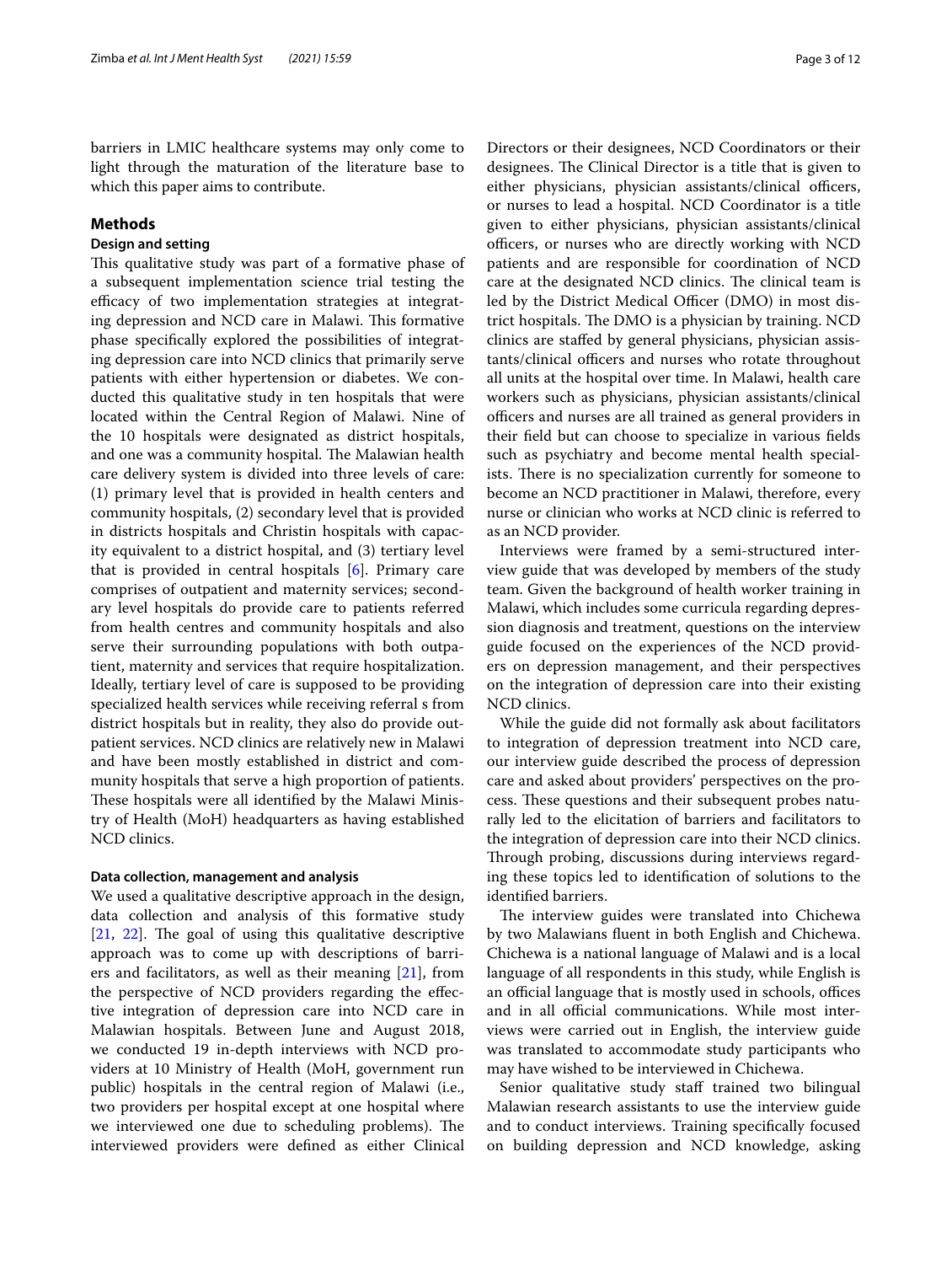open-ended questions, probing, and body language. Demographic data were collected using a separate form.

All interviews were carried out at the clinics but in private rooms to ensure confdentially. All interviews were audio-recorded; and supplemented with feld notes taken during or just after the interviews. To promote privacy and confdentiality, audio recordings were then transferred into an encrypted computer with passwords known by the transcriber only; then the audio recordings from the recorder were deleted. Audio recordings were transcribed and translated into English using a one-step approach (i.e., Chichewa sentences within the interview were transcribed directly into English) while feld notes were expanded and used to write summaries that were ftted within the transcripts.

Thematic analysis was facilitated by Dedoose Version 8.0.42. Thematic analysis is a qualitative method focused on the development of themes to answer a specifc research question; in practice this involves reading through transcripts to be familiar with the data, code development and coding, identifcation of possible themes, review and analysis of those themes to identify structures, and lastly checking new themes against new data [\[23\]](#page-11-11). To go through this analytical process, two senior qualitative study staff developed a codebook that was used to categorize and reduce the raw data. Initial codes originated from main questions on interview guides (e.g., Implementation facilitators and implementation barriers) and additional codes were added as themes emerged (e.g., emerging solutions to the identifed barriers). We used both inductive and deductive approaches to identify themes that emerged as either facilitators or barriers to integrating depression into NCD clinics. Themes related to possible solutions to the identifed barriers were also identifed. Coded themes were further developed by coding summaries and matrices to better understand NCD providers' attitudes towards the integration of depression care at their NCD clinics. We present themes that emerged as facilitators, barriers and potential solutions to the identifed barriers to better integrate depression care into routine NCD care at the 10 public hospitals in Malawi.

## **Guiding theoretical framework**

This qualitative analysis was guided by the Consolidated Framework for Implementation Research (CFIR). The CFIR supplies implementation researchers with a set of fve domains: *intervention characteristic* which refects perceptions of participants describing features that are available to infuence implementation; the *outer setting* which include needs of the patients, barriers and facilitators to meeting identifed patients' needs and whether

these are known by the intervention implementing organizations; the *inner setting* which include features infuencing interventions' implementation specifc to the implementing organization; *characteristics of individuals*, who are involved in implementation of the intervention; and *process* which includes procedures or strategies that an organization go through to implement an intervention [ $24$ ]. The framework features 39 sub-constructs within its fve domains to encompass the breadth of multilevel forces that might act on program implementation. Thus, the CFIR is useful during the formative qualitative evaluation phase of implementation science studies due to its ability to pre-specify and categorize barriers and facilitators to intervention implementation, thereby boosting the applicability and interpretability of the qualitative fndings [\[25](#page-11-13), [26](#page-11-14)]. In this analysis, we categorize our results into CFIR domains and constructs to systematically outline barriers and facilitators so that they can be more easily linked to subsequent implementation strategies during the trial phase of the study. This effort serves well for our immediate goals of informing the parent trial's implementation strategies in Malawi and in similar instances of depression integration efforts elsewhere.

### **Ethical considerations**

Two Institutional Review Boards (IRBs) approved this study: the University of North Carolina at Chapel Hill Institutional Review Board (Chapel Hill, NC, USA) and the National Health Science Research Committee (NHSRC) of Malawi (Lilongwe, Malawi). All study hospitals through their hospital director or designee agreed to participate in this study. All study participants provided written informed consent.

To maintain privacy and confdentiality, all IDIs were done in a private room chosen by the NCD providers within the hospital. Interviewees were identifed by numbers on all interviews. Audio recordings were transferred into an encrypted computer with two passwords known by the transcriber only. Thereafter, all audio recordings in the recorder were deleted.

### **Results**

Our fndings are arranged in two parts: demographic characteristics of the study respondents, and the main fndings comprised of themes that emerged from the data. We categorize our main fndings into four CFIR domains: intervention characteristics (relative advantage and design quality and packaging); characteristics of individuals (knowledge and beliefs about the intervention); outer setting (patients' needs and resources); and inner setting (readiness for implementation).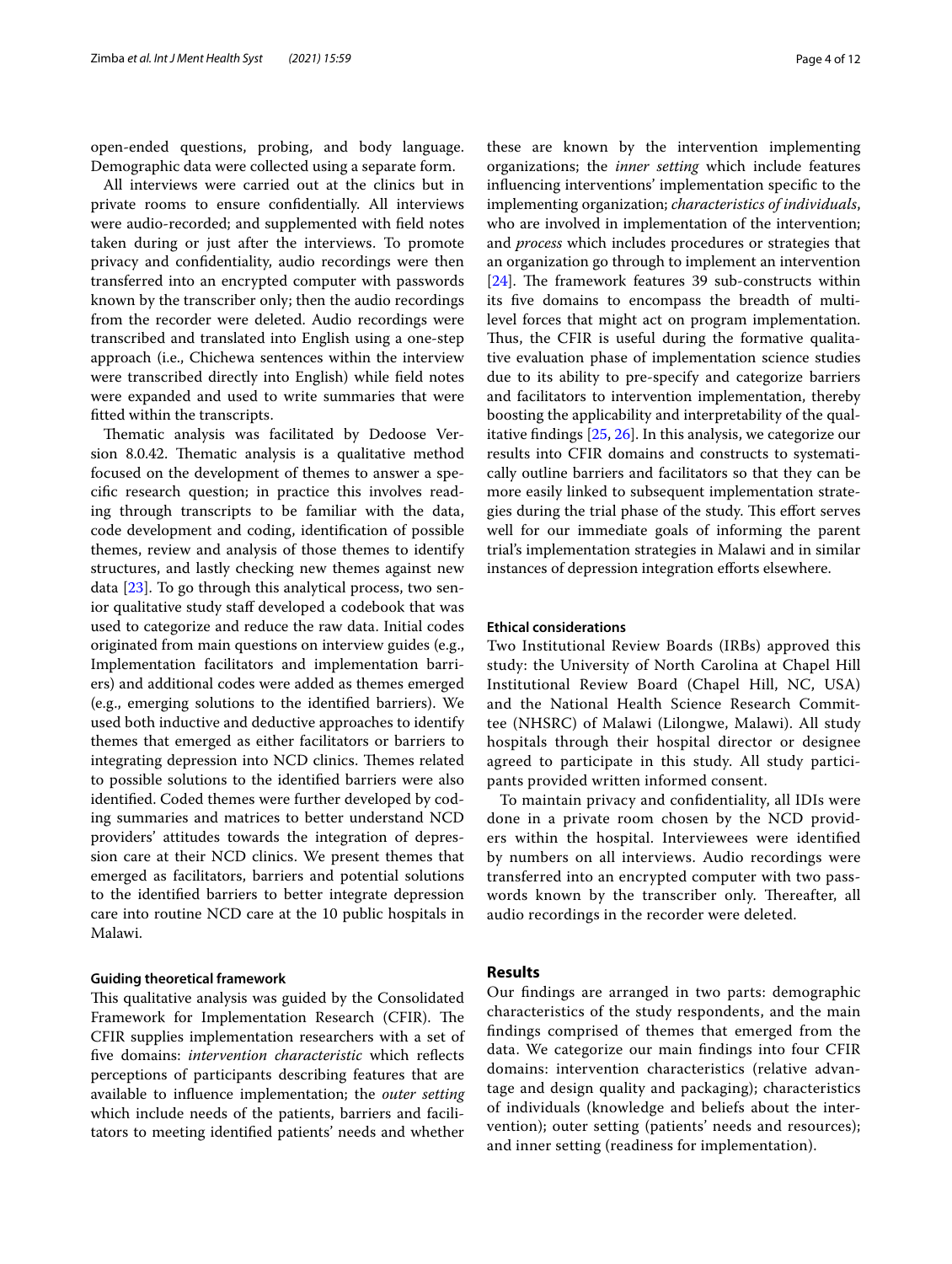### **Demographic characteristics**

Of the 19 respondents of this study, three were females and 16 males. Professionally, 18 were either physicians or physician assistants (clinical officers), and one was a nurse. Of these, nine were District Medical Officers who were interviewed as designees of the hospital directors while 10 were NCD coordinators.

# **Overview of key fndings**

Respondents described features of the hospitals that may infuence implementation of an integrated depression and NCD care; the relative advantage of integrating depression care into NCD care and the design quality and packaging of tools that may be used to efectively integrate depression into NCD care in these hospitals. Our study found that all 10 hospitals were providing NCD care, and all but two had a dedicated room for NCD services. The respondents described depression assessment tool as easy to use and if available to the hospitals, may help them to efectively assess their patients more holistically.

Knowledge and beliefs about integrating depression into NCD care were also discussed. Almost all respondents were able to defne some characteristics of depression symptoms consistent with DSM-5 diagnostic criteria [[27\]](#page-11-15) as illustrated by the following quote:

*…if we say that this one is depressed, mostly, they do not say anything, they just remain quiet…there is quietness, failure to sleep as I already said and even suicidal ideas can come in. You might fnd that someone is isolating himself but after you inquire closely, you might fnd that the person is having suicidal ideas….(NCD Provider).*

All NCD Providers who participated in this study also reported that they had encountered patients with depression symptoms at the NCD clinic. Almost all respondents reported that integrating depression care into NCD care was feasible. Limited knowledge and lack of training regarding depression care was identifed as a barrier to integration of depression care into NCD care in these hospitals.

Patient needs and resources were discussed and fell into barriers related to the outer setting domain of the CFIR, mostly relating to the availability of antidepressants at the hospitals, inadequacy of both human and material resources, high workload experienced by the NCD providers, and a lack of physical space for depression services (especially counseling services).

Providers also discussed staf shortages given that providers are assigned other hospital duties in addition to their work within the NCD clinic. Staff shortages relate to the implementation climate CFIR domain. While staf rotations were thought to lead to a shortage of NCD providers, providers' willingness to help patients with depression, emerged as a factor to facilitate depression integration into NCD clinics.

Out of the identifed barriers, respondents suggested the following as possible solutions: training of NCD staf on depression care, engaging all staf who are involved in NCD care in depression care training, engaging hospital directors and managers to create an NCD and depression care integration policy, integrating depression information into existing NCD documentation, increasing staf, and reorganizing clinic flow to reduce patient wait times. The following section describes in detail, the facilitators, barriers, and solutions to integrate depression into NCD care in Malawi.

# **Facilitators to the integration of depression and NCD care** *Characteristics of the individuals*

This study found that most hospitals have experienced physicians and physician assistants who understand the importance of treating depression. In addition, most hospitals in Malawi have providers with specialized training in mental health, who are already assisting patients with comorbid of mental health disorders and NCD conditions.

In the following quote, one NCD provider emphasized how integrating depression into NCD care would help identify patients who are struggling with NCD management and may be sufering silently:

*"As [x hospital], I think if the integration of NCD and depression is implemented, I see benefts to our patients because most of them have been complaining about the chronicity of their conditions… because if a hypertensive person has been taking drugs for a long time, we are not expecting such an individual to stop taking treatment [of hypertension]. Some of them also complain even though we explain that with their condition they cannot stop taking medi*cation. There are also others who don't openly com*plain but they complain silently. So, if we can integrate assessment of depression I think we will also uncover those that are not complaining, those that are silent" (NCD provider).*

Another provider talked about the importance of integrating depression care into NCD care that may help to reduce depression symptoms in NCD patients:

*"...I think the program [of depression care], if it is to be implemented and incorporated into the NCD clinic, it would be a good program and it would also improve the treatment outcomes of our patients and*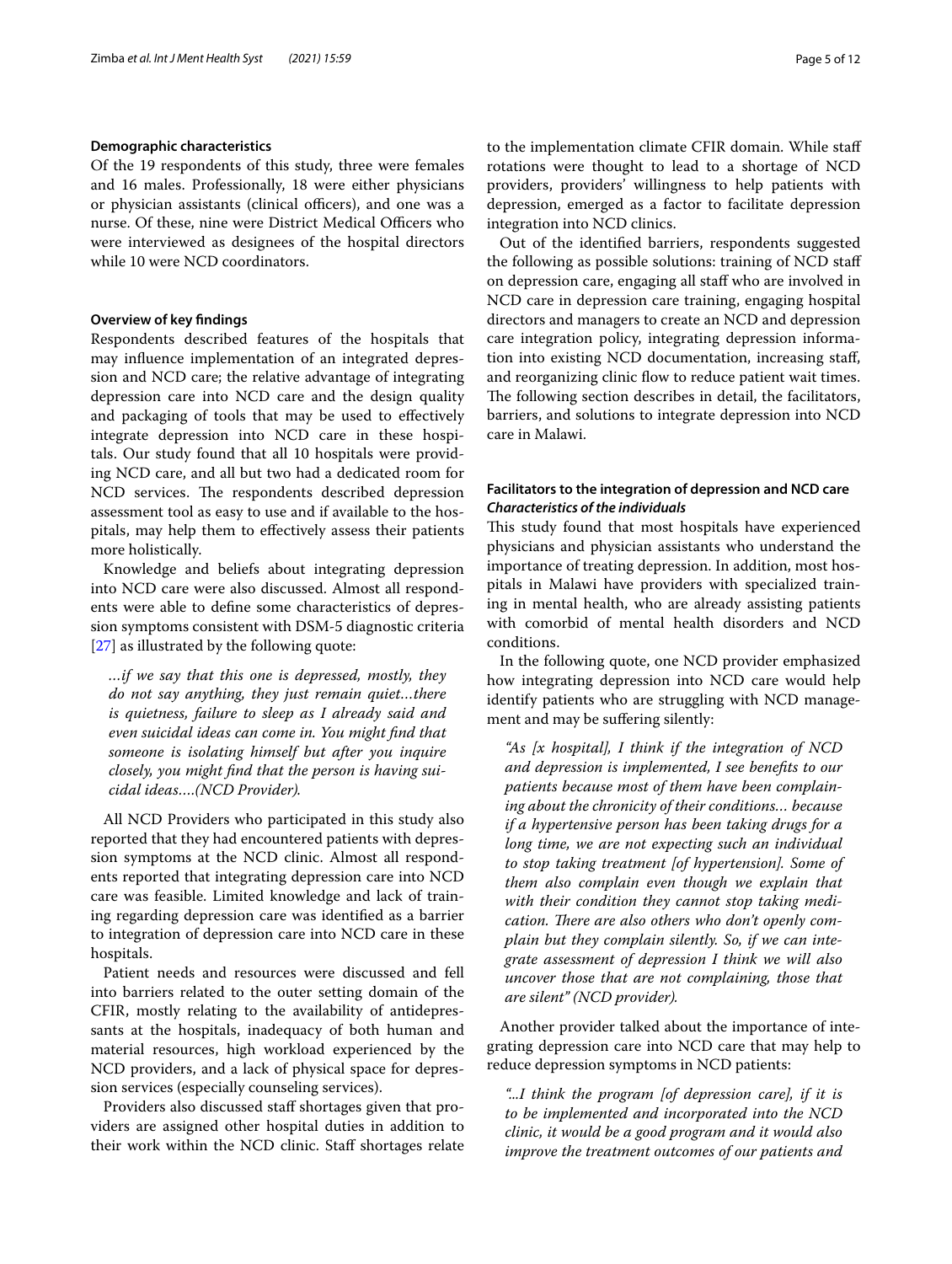*also help to reduce problems of depression regarding chronic conditions" (NCD, Provider).*

### *Readiness for implementation*

Willingness by the NCD providers to integrate depression care into their existing NCD clinics is an indication that there is some level of readiness for integration on the part of the NCD providers at the study hospitals. Almost all respondents (18/19) reported that integrating depression care into NCD care is realistic, and feasible. The following quote illustrates the readiness of NCD providers to integrate depression care into their NCD clinics.

*"My thoughts are that there is need for these things [NCD and depression care] to be integrated so that these services should run together because it is the same people that have come that have depression and the same ones that have NCDs" (NCD Provider).*

### *Intervention characteristics*

NCD providers reported that the Patient Health Questionnaire-9 (PHQ-9) sounded feasible and easy to use. This low level of perceived difficulty relates directly to the CFIR construct of complexity. The providers reported that use of the PHQ-9 would help them to identify patients with depression who could not have been identifed during their routine NCD care. NCD providers also reported that integrating depression assessment and treatment into NCD care would help them to assist their patients more holistically, relating to CFIR construct of relative advantage.

*"To me I feel like it's possible; because since it will be like we have a checklist, so the checklist also helps a lot so that you don't miss other things. Yeah. And also the way am saying it that not all [patients] are able to express their problems once they are here, so as we are assisting them…that if we are to have the system that…we'll be asking them those questions it will be very helpful for us that maybe we will be able to tell on how many have come with depression unlike the way we are doing it right now; maybe we do not do much of a research that we should take note on how many of them have depression. Yeah. So, it can be very helpful" (NCD Provider).*

Another NCD provider supported the potential ease of use of the PHQ-9 tool stating that:

*"Nine questions are not a lot. It's just a small questionnaire that you can use almost on every patient. We can do that without any difculties…" (NCD Provider).*

## *Outer setting*

All study hospitals had amitriptyline as an antidepressant in stock within their pharmacies at the time of interviews, but these antidepressants were reported to be mostly prescribed by providers with mental health specialization and not the general NCD providers. Therefore, amitriptyline could be reallocated when integrating depression care into NCD care. The following quote report how NCD clinicians work with mental health clinicians.

*"because here at NCD [clinic], we deal with diabetes but when it comes to depression, we refer to Mental Health staf…I can give her/him the medications that can help to control the NCD conditions. For this one with depression…I can treat her/his NCD conditions and then refer to mental health staf so that they can provide counseling or treatment [antidepressants] for the depression." (NCD Provider).*

Another NCD clinician described how prevalent depression is and how it is treated at mental health clinic:

*"At the OPD [outpatient department], and a lot of them come that side [at mental health clinic]. When we are compiling psych[iatric] data, we have several people under the category of depression. We have several people who are on anti-depressants." (NCD Provider).*

#### *Inner settings: structural characteristics*

NCD providers discussed how harnessing their routine division of clinical labor could facilitate the integration of depression care. The NCD providers described how they would use diferent team members to share the integrated depression screening and treatment activities while continuing to manage patients' NCD conditions in-step with their current duties. The following is the direct quote of a NCD provider who stated how the available team would work together to integrate depression care into NCD care:

*"I think the possibility [of integrating depression care into NCD clinic] is there. Because, I am looking at our clinic, we have someone who checks the blood pressure…there are three of us. Someone will be checking the blood pressure, a clinician doing the consultations and someone else doing the dispensary of drugs… we can allocate [someone to screen for depression], of course that would most likely be done by the clinician." (NCD Provider).*

# **Barriers and possible solutions to depression care integration**

Barriers are issues that were reported by NCD providers to potentially hinder integration. Emerged barriers to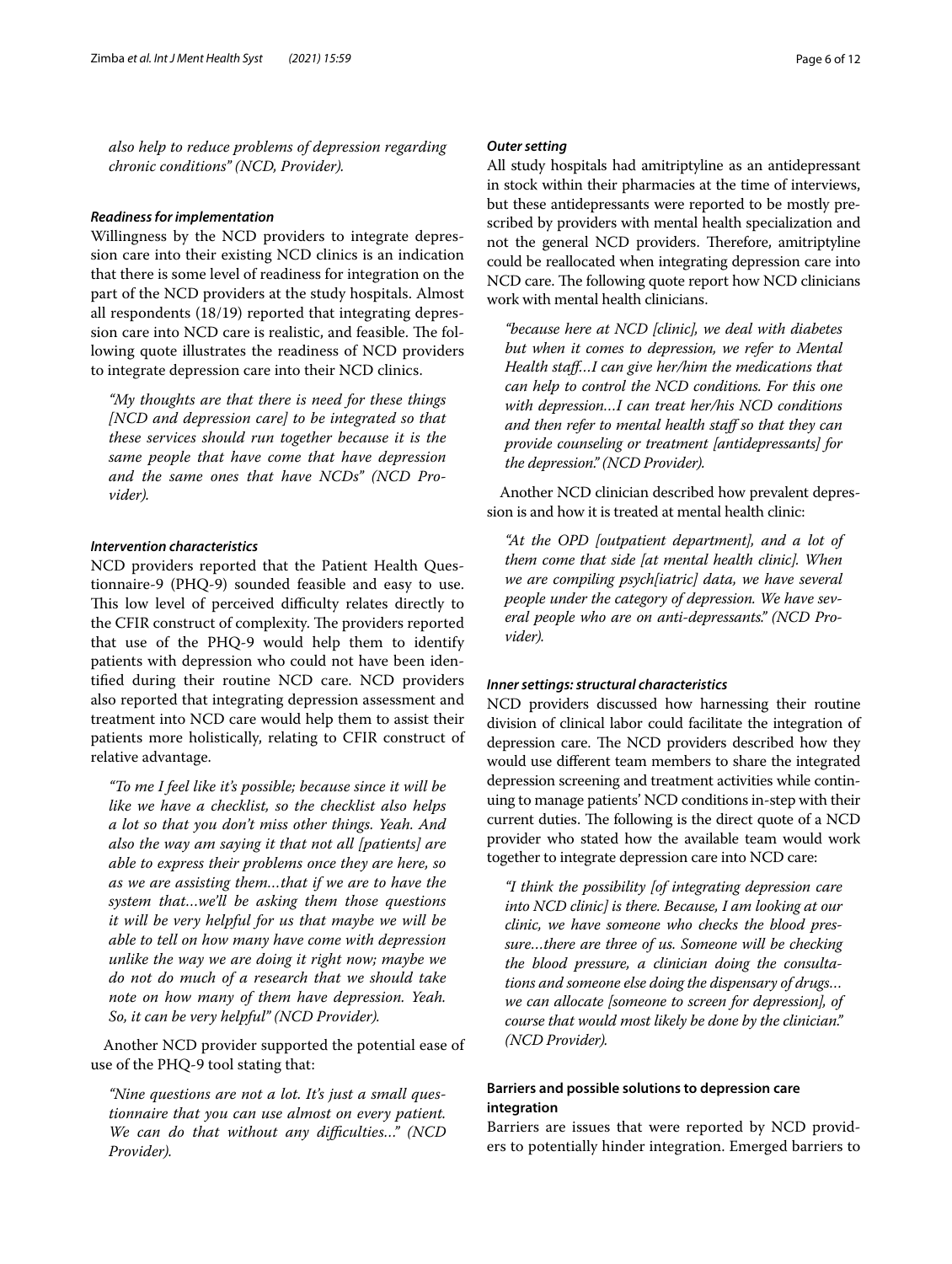integration of depression services into NCD care relate to the CFIR domains of characteristics of individuals (perceived knowledge and beliefs about the intervention) and the outer setting (patient needs and resources).

Most NCD providers reported limited knowledge and lack of training regarding depression care, inadequate resources including staf shortages and shortage of general NCD drug supplies (e.g., antihypertensive and diabetes drugs), high workload and perceived additional work that might lead to long patient wait times, and a lack of physical space for depression care.

Possible solutions to the identifed barriers included training the NCD providers to assess and treat depression, engaging hospital directors and managers to create an integrated NCD/depression policy that may guide NCD providers on how to implement integrated care, integrating depression information into existing NCD documents, increasing staff at the NCD clinics, re-organizing clinic flow, and providing integrated services at community levels.

# *Characteristics of individuals: knowledge and beliefs about the intervention*

Limited depression care knowledge and training represented a salient barrier for the NCD providers. Although the general Malawian academic curricula for medical professionals does include some training on general mental health disorders including depression, systematic assessment of such disorders using validated screening tools are not part of the curricula. Another general problem is that once health professionals graduate from their medical schools, they do not practice mental healthcare if they are not working at a specialized psychiatric health unit. In this study, almost all NCD providers who were interviewed reported inadequate knowledge on how to assess and manage depression using standardized tools. The following quote emphasizes lack of depression knowledge as stated by one NCD provider:

*"Umm it's not easy for us doctors to notice that for this person, the problem they really have is not malaria or pneumonia but maybe it is depression. It depends on the doctor's interest for them to notice such things. Another thing is the skill or knowledge to know that this is depression, not all doctors are capable enough to know and diagnose someone as having depression. So, there is that lack in us doctors" (NCD Prover).*

NCD providers also suggested training the general providers who work at NCD clinics on how to use the depression assessment tool (the PHQ-9) and orienting them to depression treatment options which would help them to integrate depression care into the NCD clinics. Since providers in Malawian hospitals frequently rotate between hospital units (e.g., NCD clinic, Maternal and Child Health clinic, etc.), training all staf who could become involved with NCD care would be preferred rather than just training some. The following quote emphasizes the importance of training the NCD providers to facilitate the integration of depression into NCD care:

"They [other NCD providers] can accept and imple*ment it only if they are taught and oriented on what to do. Every clinician knows their work, so they can take this up without a problem…if they are told the questions which they would need to ask. We do not know exactly what you need and so we can be administering the questions anyhow but if you teach us, that would help us as clinicians to notice people with depression" (NCD Provider).*

Continuous training support to district hospitals that may integrate NCD and depression services was also suggested by the NCD providers as a good approach to sustain the integrated services. As described above, because providers frequently transfer to other hospitals or rotate across units within the same the hospital. The following quote emphasizes the need for training staff to sustain an integrated depression and NCD program:

*"Sustainability, let us say maybe in supporting the program, support could be holistic, would be… further training of people because people keep on changing [posts and units]. Today I would be here and tomorrow they transfer me to [another hospital or to another unit] that would mean that program would think there are people that they trained but these things happened some time back and when you come back and see the reports you fnd the new people are not following…" (NCD Provider).*

#### *Implementation climate: available resources*

Inadequate resources to integrate depression care represented a common barrier described by the providers. Specifcally, staf shortages, a shortage of general NCD drug supplies, and a lack of physical space were reported as the most salient resource barriers. NCD providers reported that Malawian hospitals are chronically understafed leading to high workload across all units, including those working at the NCD clinic. NCD providers perceived that integration of depression care, in an already understafed and overworked environment, would create additional work for the already overstretched NCD providers. The following quote emphasizes how a shortage of staff may inhibit integration of depression care into NCD care: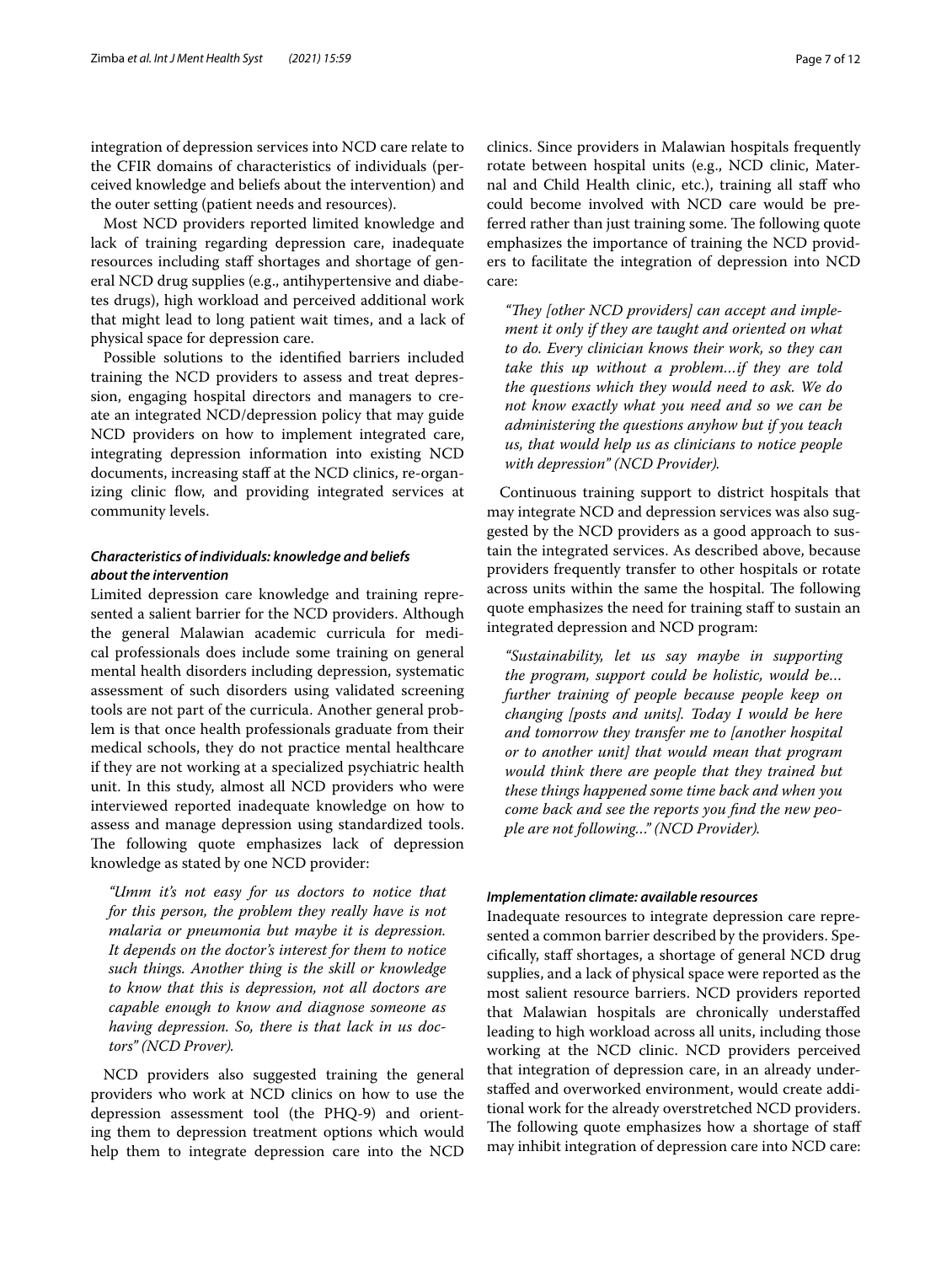*"It will not be easy for them [other NCD providers] to accept because it will be like you have added extra work to them. So, it will not be easy, but through the benefts that I have explained [to efectively manage NCD patients who also have depression] and by sitting down with them and explain[ing] the importance of integrating depression, they can understand. They will understand that it is very important to tackle this issue [of integrating depression into NCD care]" (NCD Provider).*

NCD providers suggested that engaging hospital directors and managers to create an NCD and depression care integration policy may be one of the solutions to effectively overcoming this barrier. The suggested policy would mandate the need for clinicians already working in NCD clinics to begin providing integrated depression care. NCD providers also suggested the need to integrated depression information into existing NCD documents (e.g., the NCD Mastercard, which tracks patients' NCD diagnoses and treatments).

*"…but then I don't know how it's going to be like because the clinic is not a one man's thing, for that reason I feel like…Because we do have NCD master cards so I think to make it simple or maybe for continuous mode of care, I feel like that NCD master card should be revised and it should include a feld where we are to fll in the depression's severity, yeah. Tat either the person has depression or doesn't have that depression or if [the patient] has it we can then record on how severe it is on that same master card; on the same master card we should have a column where we will indicate the type of depression medication that we have given to that patient, we should be indicating that we have given them this kind of medication same as the way we do with diabetes and hypertension…" (NCD Provider).*

Another suggested solution was to increase staf at the NCD clinics:

*"If there was enough staf, things would work better because we already have all the necessary resources.*  The staff is very little. If there can be additional staff *things may work out smoothly and there can be less pressure on us clinicians" (NCD provider).*

From the perspective of NCD providers, shortage of anti-hypertensive or diabetic drug supplies may also hinder integration because patients may not adhere to visits to receive the NCD/depression integrated care. In Malawi when patients go to a public hospital, they expect to consult with a service provider who will prescribe drugs for them, and they will then be able to procure those drugs free of charge at a hospital pharmacy. Because prescribed anti-hypertensive or diabetic are often in short supply, NCD providers expressed concern that patients with NCD/depression conditions may not adhere to appointments. The below quotes emphasize how NCD providers feel shortage of antihypertensive or diabetic may afect patients' follow up:

*"…we are able to help clients but the challenge is drugs. Even if we can go to the pharmacy right now we don't even have a single drug of diabetes…We can help the person so well, but the challenge is that we advise them to go and buy medicine themselves because we don't have the drugs. As such they leave the clinic demotivated. As a result, next time if they are sick, they reluctantly come to the health center as they expect to be told that there are no drugs again" (NCD Provider).*

# Another NCD Provider added that:

*"We only give them the medications that are available at that time. If we don't have any of them that means the patient will not be assisted" (NCD provider).*

To ease the problem of inadequate resources such as staff shortages and shortage of general NCD drug supplies, NCD providers suggested decentralizing NCD/ depression services to the community level in order to facilitate care. Because NCD services have not been decentralized to primary care levels that are located in the communities closer to where patients live, NCD patients travel long distances to receive care at the district or community hospitals. Therefore, decentralizing NCD/depression services may help patients receive the care they need without having to incur the costs associated with travel. The quotes below emphasize what patients face by traveling long distances to receive their NCD care at either a district or community hospital:

*"Yes, and it is the same with the patients that have hypertension, they come from far. Let's say a person has come from [a village far from the hospital]…this is the only NCD clinic and every one [with NCDs] comes here, there is no other clinic. So people come from very far to get here and have come in the morning. They come with stress that they have lost money but then get the care so late" (NCD Provider).*

The quote below emphasizes how providing psychosocial counseling at the community level may be sustainable, assist patients with depression, and reduce the burden patients face in traveling long distances to receive their NCD care: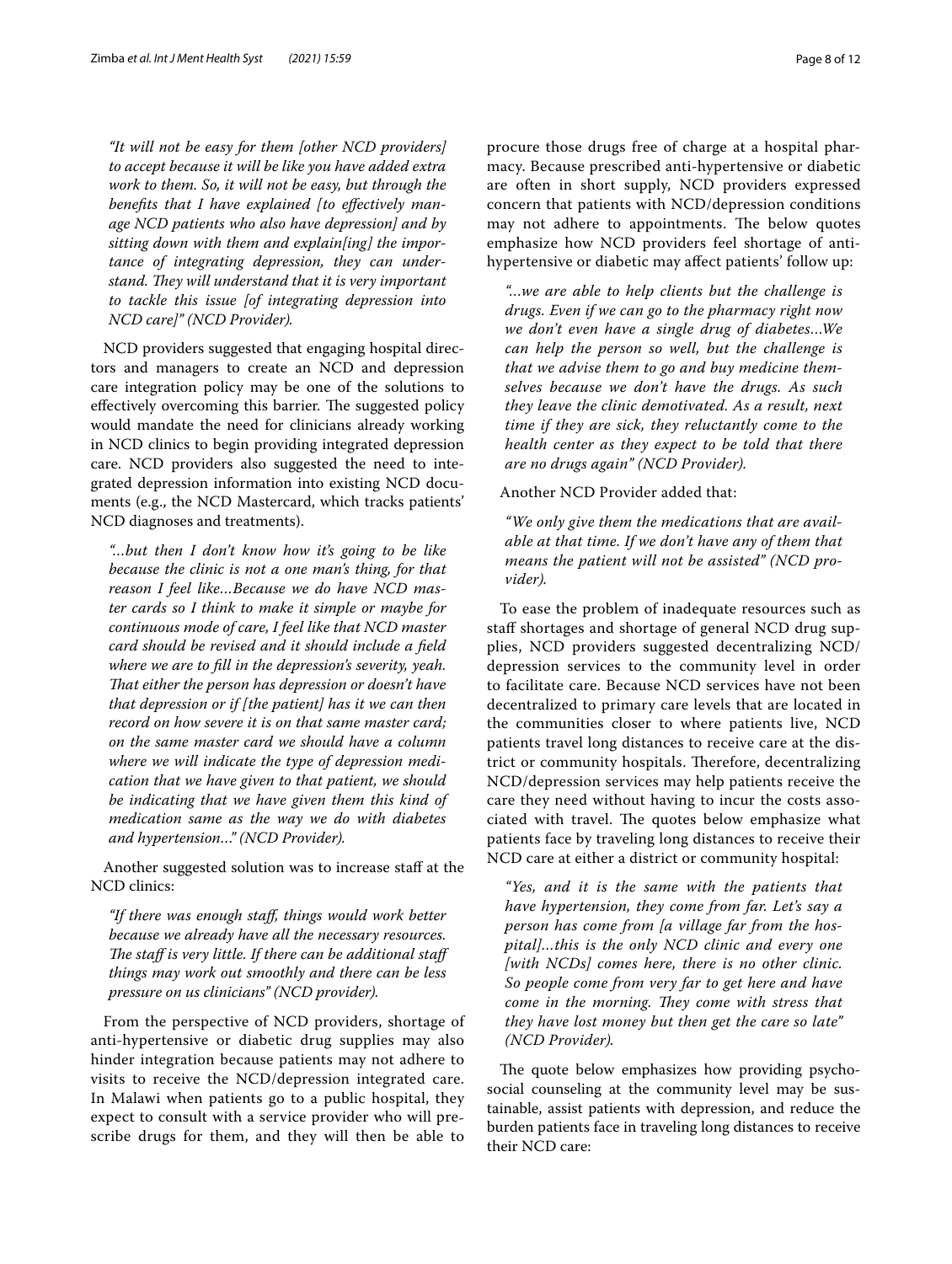*"You see, in an event that drugs are not available in government hospital, counselling [if provided at community] can help as it is free, readily available in the community and can stay in the community for years. It's sustainable" (NCD provider).*

Although most NCD providers stated that their hospitals have a dedicated room or two for general NCD services, providers from two hospitals reported a lack of physical space for general NCD care: at the time of data collection for this study, a common area within the hospital was being used to provide NCD care. Use of common areas is challenging in Malawi especially during the rainy season that runs from December through March or April, forcing clinic services in-doors. Additionally, providers thought if depression services are integrated into NCD care, space may not be available for depression specifc services like psychosocial counseling. Counseling would require a separate space other than the current spaces used for NCD services. Below is a quote describing how lack of physical space afects NCD work especially during rainy season:

*"…We just set tables and everyone sits in their place [without minding of confdentiality of patients]. We had a tent previously but unfortunately when the rains came, the tent fell…If it is raining it is really difcult for us because you fnd that we go into the hospital corridors [hall ways] because the blocks we have this side are few and it is really hard. We fnd ourselves sitting in the corridor or maybe we will be in the dental ward although the space is small" (NCD Provider).*

# **Discussion**

This qualitative study aimed to strengthen the literature on integration of mental health services into LMIC nonspecialist clinical care by exploring barriers and facilitators to the integration of NCD and depression services in Malawi. We took a theory-informed approach to the categorization of each barrier and facilitator using CFIR domains and constructs. In our sample, we found that all 10 study hospitals were able to provide NCD care and most had a dedicated room for NCD services. NCD providers had some knowledge of the depressive symptoms as they were able to defne some characteristics of depression symptoms according to DSM-5 diagnostic criteria [\[27](#page-11-15)]. They also reported that it is feasible to integrate depression care into NCD care, and they were ready and willing to holistically help NCD patients with cooccurring depression. However, NCD providers reported that limited knowledge and lack of training regarding screening with validated depression tools and systematic depression care, inadequacy of both human and material resources, high workload experienced by the NCD providers and lack of physical space for depression services (especially counseling services) would hinder integration of depression into NCD care at their facilities. Additional training, supervision, stafng, medication, and physical space are intuitive solutions to the barriers identifed by providers. Although, in resource-constrained health systems, it is likely unfeasible and unhelpful to suggest that governing bodies provide additional funds to hospitals to increase staffing, physical space and medication. In line with the literature base, the implications of these results may be best addressed through innovative implementation science solutions [[17,](#page-11-6) [28,](#page-11-16) [29\]](#page-11-17) in order to integrate depression assessment and care into NCD clinics in Malawi.

The literature suggests appropriate implementation strategies to address the barriers to integration of depression treatment identifed in this study. For example, limited knowledge can be addressed by training NCD providers to assess and treat depression within their clinics; thereafter, continue building their capacity through provision of ongoing technical assistance [[29,](#page-11-17) [30\]](#page-11-18). Training is a planned, instructional, interactive activity that enables the learners to acquire knowledge, skills, and attitudes to improve their performance, while technical assistance is an individualized, hands-on consultation that is generally provided after training to reinforce understanding of knowledge and skills in practice settings [[29](#page-11-17)[–32](#page-11-19)]. If NCD providers can be trained, followed by on-going trainings, provision of technical assistance, and supervision to increase and sustain clinical knowledge of depression assessment and care, it could minimize intervention drift, leaving depression services more likely to be successfully integrated into general NCD clinics of Malawi.

Providers did not mention mental health stigma as a perceived barrier to depression care integration. This was somewhat surprising given that globally, mental illnesses are associated with stigma which frequently acts as barriers to efective treatment [[33–](#page-11-20)[35](#page-11-21)]. While little research exists into mental health stigma in Malawi, one study of hospital patients found very few participants willing to endorse feelings of shame if someone in their family experienced mental illness (8.1%), most endorsed the ability to maintain a friendship with someone who had been mentally ill (68.5%) [[36](#page-11-22)]. Some participants in the aforementioned study had been treated for mental health disorders at a psychiatric clinic and their views may not be representative of the general Malawian population. Therefore, more studies are required to fully grasp mental health stigma in this context. A lack of mental health awareness may also play a role regarding mental health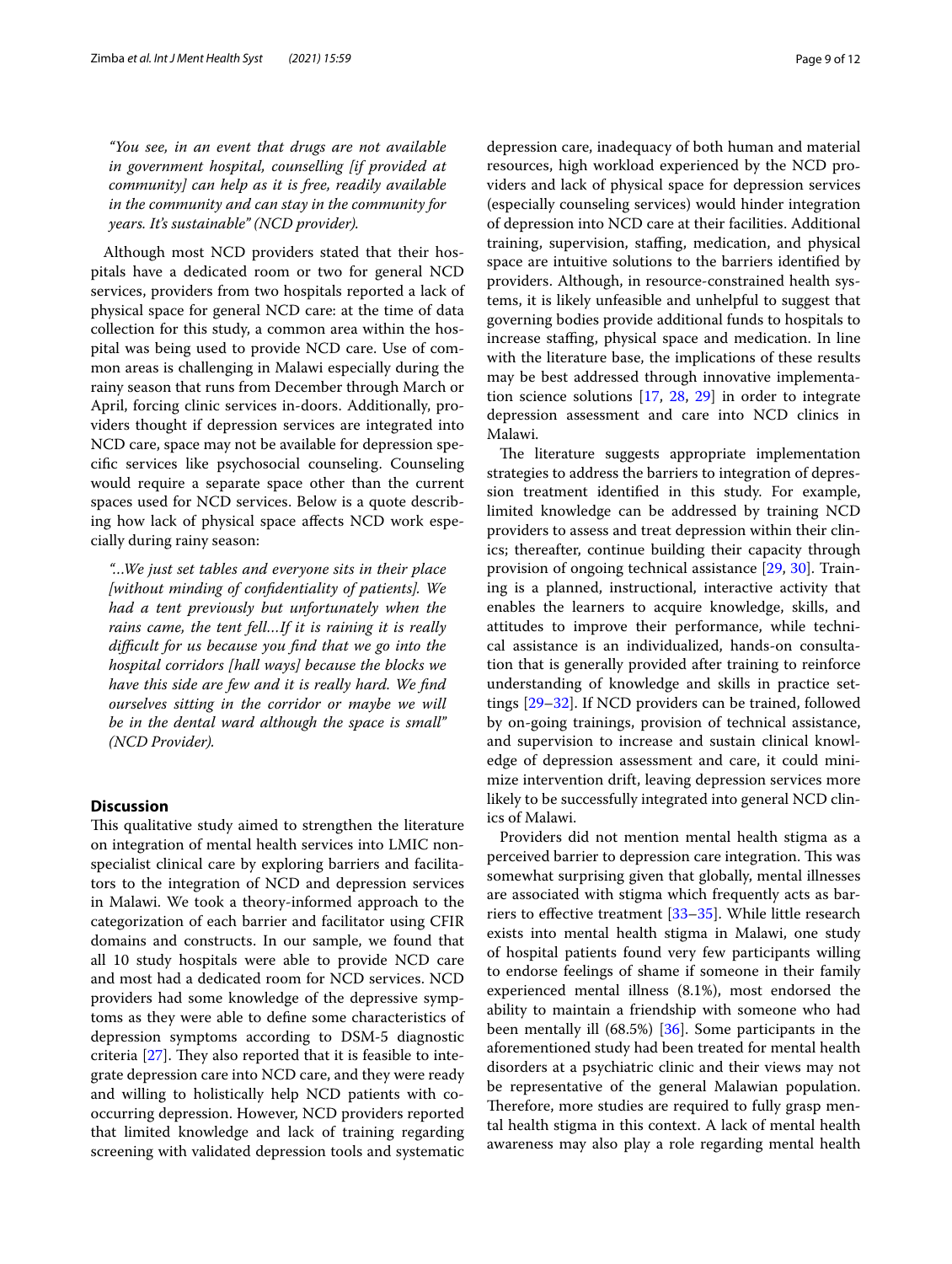stigma in Malawi. Our research team carried out a similar qualitative study of *NCD patient* attitudes regarding depression and depression integration in tandem with this study of providers. Two patients from each of the same 10 hospitals in this study were interviewed one-onone. Patients did not tend to describe mild or moderate depression as a medical condition, and instead thought of it more as a normal part of life [\[37](#page-11-23)]. Because of this, the patients described the power of their providers to shape how a patient might react to depression screening, diagnosis, and treatment [[37\]](#page-11-23). Patients in another study done in Malawi described depression as looking sad or diferent than usual, self-isolation, 'thinking too much', and anger [\[38\]](#page-11-24). A study by Tugumisirize in 2005 focused on how psychological problem are presented in two main Malawian languages (i.e., Tumbuka widely spoken in northern Malawi and Chichewa widely spoken in central and southern Malawi) and revealed that both languages have rich vocabulary for emotional words, phrases, metaphors and idioms for expression of sadness, misery and sorrow, associated with grief and bereavement. Furthermore, it was found that the vocabulary for expression of grief and bereavement is very similar to the vocabulary for expression of depressive illness in both languages [[39\]](#page-11-25). In newly diagnosed HIV positive Malawian pregnant women, depression was described as "pain in ones' heart" [\[40](#page-11-26)].

Inadequate human and material resources such as staf and medication shortages, lack of mental health training, lack of physical space, and a lack of coordination within healthcare systems have been cited in literature as barriers to implementing evidence-based health interventions in LMICs  $[8, 41, 42]$  $[8, 41, 42]$  $[8, 41, 42]$  $[8, 41, 42]$  $[8, 41, 42]$ . The Malawian healthcare system is chronically understafed in most of its units including NCD clinics and sufers from a lack of trained mental health professionals overall. "Task shifting," or training non-specialists to provide mental health services may be harnessed to implement evidence-based interventions like depression care. Task shifting is a concept of using non-specialized staf to perform duties of specialized staff  $[43]$  $[43]$  and has been widely adopted in Malawi and most countries in Africa across various felds of health [\[43–](#page-11-29)[45\]](#page-11-30). In integrating depression into NCD care, depression management interventions that do not require antidepressant medications such as counseling can be shifted to non-health workers. Studies have shown that psychosocial counseling programs can be implemented successfully using task-shifting approaches  $[44–46]$  $[44–46]$  $[44–46]$  $[44–46]$ . However, task-shifting alone may be insufficient in addressing some of the nuanced barriers described by these Malawian NCD providers. Best results may be to pair task-shifting with additional implementation strategies targeted at barriers like limited clinic staf. Providers in this study suggested reorganizing clinic flow to increase the quality and duration of the patient-provider interaction. In addition, providers suggested that hospital management need to be knowledgeable regarding the availability of antidepressants and general NCD drugs to ensure adequate supply at health facilities.

To our knowledge, this study was frst to explore NCD providers' perspectives about integrating depression care into NCD services in Malawi. However, our fndings do have a number of limitations. First, our focus on front line NCD providers from public hospitals located in the central region of Malawi excluded policy makers, potentially leaving out some of the pragmatic barriers and facilitators to integrate depression assessment and care into NCD care in Malawi. Nevertheless, District Medical Officers and NCD coordinators retain a high level of infuence over hospital and NCD clinic activities, and are likely able to make meaningful clinic-level impacts on their own. We therefore believe that our fndings have relevance for many comparable clinical settings in LMICs.

Secondly, although NCD Providers reported that integrating depression care into their NCD clinics is feasible with suggested solutions to the identifed barriers, we recognize that this decision is theoretical and needs to be tested and evaluated in order to make further recommendations. Depression care was not part of the NCD program at the time of data collection and therefore, feasibility of integrating depression assessment and care into NCD care could not be assessed.

Finally, this study used a qualitative approach that provided an in-depth understanding of contexts that may hinder or facilitate integration of depression care into NCD care in Malawi. We recognize that results of this study may only be applied to other contexts similar to the studied populations and hospitals.

## **Conclusion**

Our study found that NCD providers in low-resource clinical settings in Malawi already encounter patients with depressive symptoms and are willing to integrate depression care into their NCD clinics. However, successful integration of depression into general NCD clinics can be achieved in such contexts only if barriers such as a lack of knowledge and training regarding depression care by the NCD providers and insufficient human and material resources are addressed. Key considerations for the successful integration of depression into NCD care in such contexts include training NCD providers on how to assess and treat depression, engaging hospital directors and managers to create an integrated NCD/depression policy that may guide NCD providers on how to implement integrated NCD/depression services, integrating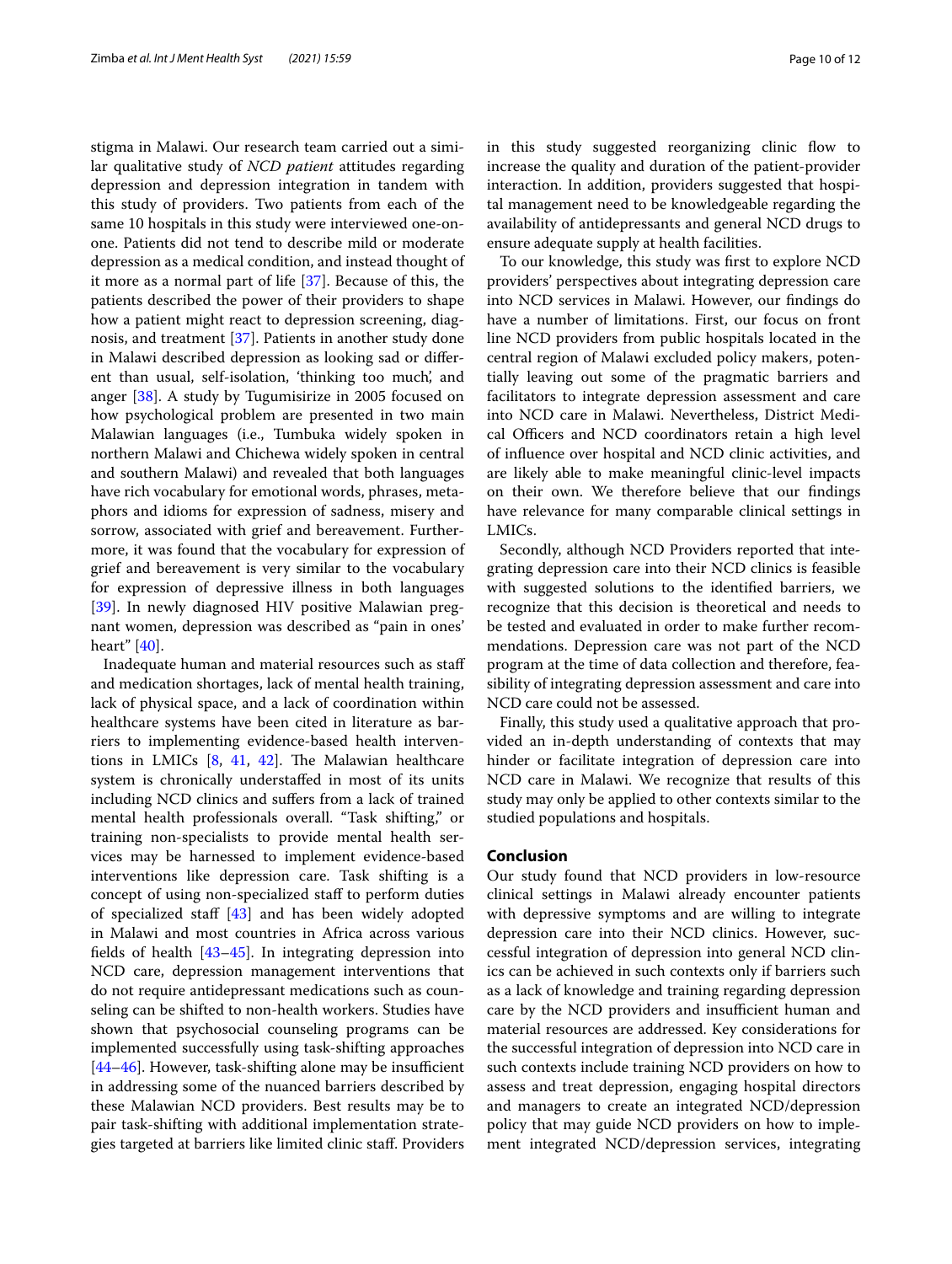depression information into existing NCD documents, further task shifting some of the work to non-health workers such as peer NCD patients to provide psychosocial counseling, reorganizing clinic flow, and providing integrated NCD/depression services at community levels.

Our fndings are relevant not only to improving the integration of NCD and depression care in Malawi, but to the improvement of similar depression integration eforts across primary and non-specialist care settings in LMICs. Calls for large scale task-shifting efforts to address the dearth of psychiatric service providers were frst noted in 2012 [\[47\]](#page-11-33). In the 9 years since, several systematic reviews have concluded that task-shifting alone is not sufficient to bridge the mental health disorder treatment gap in LMICs, noting that the implementation strategy requires context-specifc adaptations [[12](#page-11-1), [48](#page-11-34)]. Reviews of implementation strategies are bolstered by research efforts into the barriers and facilitators related to their implementation across contexts. This study adds to the knowledge base regarding barriers and facilitators to task-shifted integrated depression services in LMIC contexts.

#### **Abbreviations**

DMO: District Medical Officer; IDIs: In-depth interviews; IRBs: Institutional Review Boards; LMICs: Low and middle-income countries; MoH: Ministry of Health; NHSRC: National Health Science Research Committee; NCD: Noncommunicable diseases'; PHQ: Patient Health Questioner.

#### **Acknowledgements**

This formative study received funding from the National Institute of Mental Health, (PI: Brian Pence, PhD: U19MH113202-01). The funders were not part of designing, data collection, analysis and decision on any of the implementation steps of this study. The study was implemented by partner organizations including universities, research institutions and Malawi Ministry of Health that studied public hospitals through interviewing of NCD providers. Data was collected by the study team.

#### **Authors' contributions**

CCZ coordinated the study, supervised data collection, analyzed, and interpreted data and drafted this manuscript; CFA supervised data collection, analyzed, and interpreted data and is a major contributor of this manuscript; MM and AT collected data, read the manuscript and gave feedback; MU, JM, KK, VG, MH, BG read and provided feedback on every part of writing phase of this manuscript and also read and approved this final manuscript; BP conceptualized the study, took a consultation role during data collection, analysis and read and provided feedback on every part of writing phase of this manuscript. All authors read and approved the fnal manuscript.

#### **Authors' information**

CCZ works as a Research Associate at University of North Carolina in Malawi and coordinated this formative phase of the study that contributed to this manuscript. CFA is a PhD student at the University of North Carolina at Chapel Hill, Gillings School of Global and Public Health; MM and AT are Research Assistants who worked as data collectors and transcribers in this study; MU and JM are mental health policy makers who works at Malawi Ministry of Health and are Co-Investigators of this study; KK is a lecturer at the University of Malawi, College of Medicine and is a co-investigator of this study, VG, MH, BG and BP are all professors at the University of North Carolina at Chapel Hill, VG, BG are all co-investigators of this study, MH and JM are CO- principal investigator and B.P is the principal investigator of this study.

#### **Funding**

This formative study received funding from the National Institute of Mental Health, (PI: Brian Pence, PhD: U19MH113202-01). The funders were not part of designing, data collection, analysis and decision on any of the implementation steps of this study.

#### **Availability of data and materials**

The datasets used and/or analysed during the current study are available from the corresponding author and the study principal investigator who is the coauthor of this manuscript. This data can be realized upon request.

# **Declarations**

#### **Ethics approval and consent to participate**

This study was approved by two Institutional Review Boards: The University of North Carolina at Chapel Hill Research and Ethics Committee (Approval #17/11/1925) and the Malawi National Health Sciences Research and Ethics Committee (Approval # 17-3110).

#### **Consent for publication**

As stated on design section above, permission was sought from all study hospitals through their hospital director or designee. All study participants provided written informed consent where they agreed to publish data while maintaining their confdentiality.

#### **Competing interests**

The authors declare that they have no competing interests.

#### **Author details**

<sup>1</sup> University of North Carolina Project, Lilongwe, Malawi. <sup>2</sup> Gillings School of Global and Public Health, University of North Carolina At Chapel Hill, Chapel Hill, NC, USA.<sup>3</sup> Malawi Ministry of Health, Lilongwe, Malawi.<sup>4</sup> University of Malawi, College of Medicine, Blantyre, Malawi.

Received: 7 October 2020 Accepted: 25 May 2021 Published online: 11 June 2021

#### **References**

- <span id="page-10-0"></span>1. Whiteford HA, et al. Global burden of mental, neurological, and substance use disorders: an analysis from the global burden of disease study 2010. In: Patel V, Chisholm D, Dua T, editors., et al., Mental, neurological, and substance use disorders: disease control priorities, vol. 4. 3rd ed. Washington, DC: The World Bank; 2016.
- <span id="page-10-1"></span>2. Gureje O, et al. Partnership for mental health development in Sub-Saharan Africa (PaM-D): a collaborative initiative for research and capacity building. Epidemiol Psychiatr Sci. 2019;28(4):389–96.
- <span id="page-10-2"></span>3. Whiteford HA, et al. Global burden of disease attributable to mental and substance use disorders: fndings from the Global Burden of Disease Study 2010. Lancet. 2013;382(9904):1575–86.
- <span id="page-10-3"></span>4. Wang PS, et al. Use of mental health services for anxiety, mood, and substance disorders in 17 countries in the WHO world mental health surveys. Lancet. 2007;370(9590):841–50.
- <span id="page-10-4"></span>5. World Healh Organization. Accelerating country action on mental health. 2018. [https://www.who.int/mental\\_health/mhgap/en/](https://www.who.int/mental_health/mhgap/en/). Accessed 22 Jan 2020.
- <span id="page-10-5"></span>6. Ministry of Health, Republic of Malawi. The health care system. 2020. [https://www.health.gov.mw/index.php/2016-01-06-19-58-23/national](https://www.health.gov.mw/index.php/2016-01-06-19-58-23/national-aids) [aids](https://www.health.gov.mw/index.php/2016-01-06-19-58-23/national-aids). Accessed 22 Jan 2020
- <span id="page-10-6"></span>7. Ahrens J, et al. Implementing an mhGAP-based training and supervision package to improve healthcare workers' competencies and access to mental health care in Malawi. Int J Ment Health Syst. 2020;14:11.
- <span id="page-10-7"></span>8. Ngo VK, et al. Grand challenges: integrating mental health care into the non-communicable disease agenda. PLoS Med. 2013;10(5):e1001443.
- 9. Rahman A, et al. Grand challenges: integrating maternal mental health into maternal and child health programmes. PLoS Med. 2013;10(5):e1001442.
- <span id="page-10-8"></span>10. Collins PY, et al. Grand challenges in global mental health: integration in research, policy, and practice. PLoS Med. 2013;10(4):e1001434.